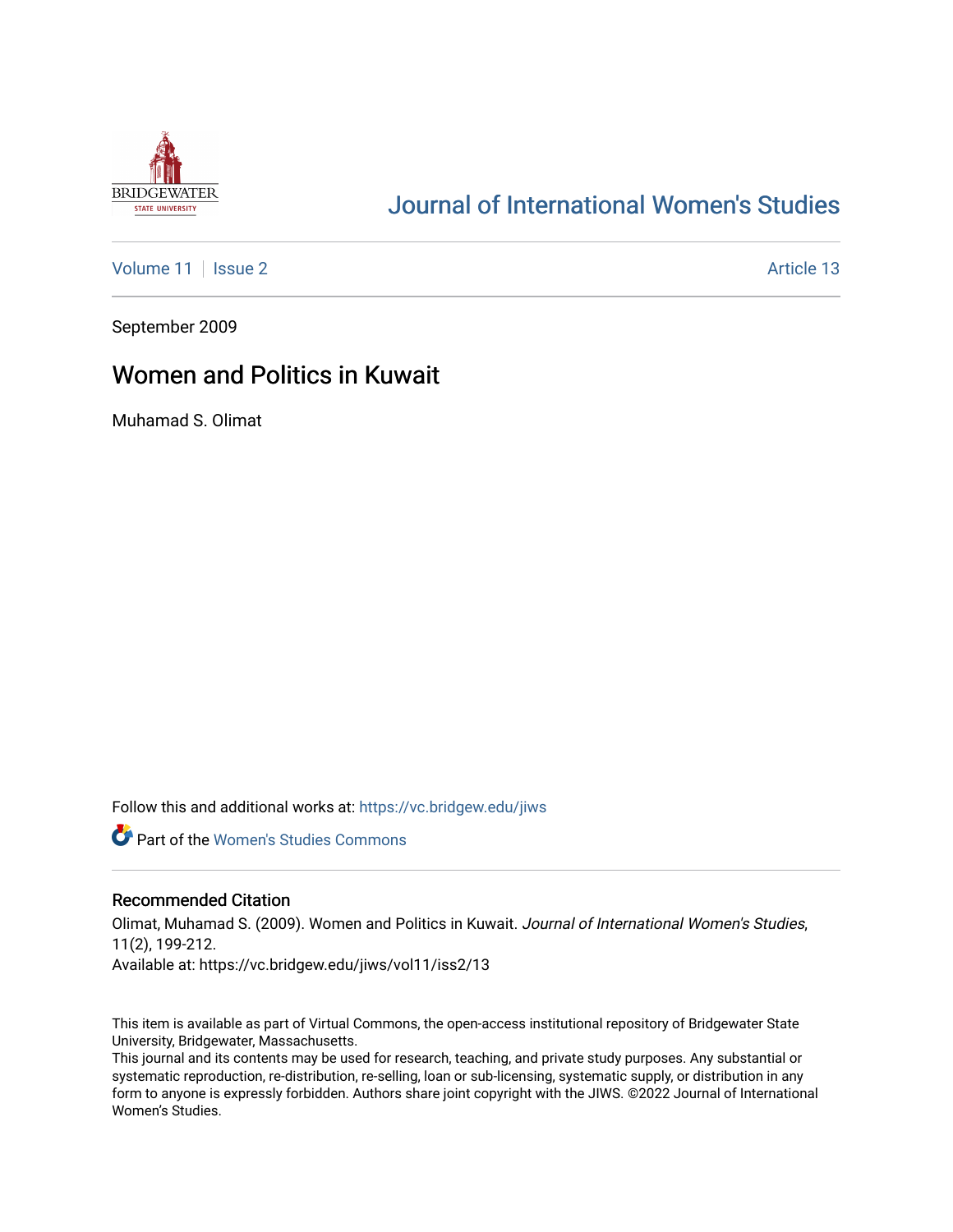This journal and its contents may be used for research, teaching and priγate study purposes. Any substantial or This journal and its contents may be only the statem, reading this private state pubbles. Any substantial or<br>systematic reproduction, re-distribution, reseling, hean and Dalballersing, systematic supply or distribution in to anyone is expressly forbidden. ©2009 Journal of International Women's Studies.

#### **Women and Politics in Kuwait**

By Muhamad S. Olimat $<sup>1</sup>$ </sup>

#### **Abstract**

On May 17, 2008, Kuwait conducted its Twelfth election of its National Assembly. The most remarkable aspect of the election was the active participation of women, who gained their right to vote in May 2005. This paper argues that the main impediment for women's inability to win any seat in the 11th and 12th Assemblies is their failure to work with each other and support their political rights. The objective of this article is to examine the Kuwaiti women's struggle for political rights, their participation in the last two elections and investigate their inability to win any seats, in spite of the conduciveness of the political environment to their electoral success.

*Key words*: Kuwait, women's movement, Political IslamMuslim Brotherhood

#### **Political Modernization in Kuwait**

Kuwait's modern political history began in the 1960s. The country gained its independence from Britain on June 19, 1961. However, historians date back the existence of Kuwait as a political entity to the early years of the eighteenth century. For instance, Crystal maintains that Kuwait "has been a distinct political entity since it was founded early in the eighteenth century"1, while Tétreault refers to the period from 1896-1915 as a critical period in the history of the process of power consolidation in the country.2 Al-Mughni, maintains that "early in the eighteenth century, structural changes began to occur in Kuwait, caused by a complex of factors" among which "was the revival of European mercantilism and its penetration into northern parts of Arabian Gulf". She continued to say that "Kuwait flourished in the second half of the eighteenth century" due to its strategic location and its free-trade policy.3 Overall, the political history of Kuwait can be classified into three major periods; the pre-oil Kuwait which began in the early Eighteenth Century to 1960, the Independent Kuwait from 1960 to the Iraqi invasion on August 2, 1990 and the Post-liberation Kuwait. In the pre-oil era, Kuwait was a small port on the Northern tip of Arabia with limited resources. In the era of independence, Kuwait was a vibrant society empowered by a modernizing monarch –Amir Abdullah Assalim Assubah (r: 1950-1965), a vibrant government, and abundance of oil wealth. However, Kuwait's developmental efforts were greatly hampered by some domestic, regional and international challenges that shaped its politics over the past fifty years. These include the turbulence in the Middle East, Arab nationalism, the Arab-Israeli conflict, the Iranian Revolution, political Islam, the Iraq-Iran War, the Iraqi invasion, the American occupation of Iraq and the current War on Terrorism. In spite of such challenges, Kuwait has managed to rebuild itself and build a distinguished model of democratization in the region. Currently, Kuwait is freer than any other Arab country in the region, and enjoys a wide range of freedoms incomparable to most Middle Eastern countries.

#### **Women's Rights and the Constitutional Framework of Kuwaiti Politics**

-

<sup>&</sup>lt;sup>1</sup> Dr. Muhamad S. Olimat is a Lecturer of Middle East Politics at the University of South Florida, in St. Petersburg-Florida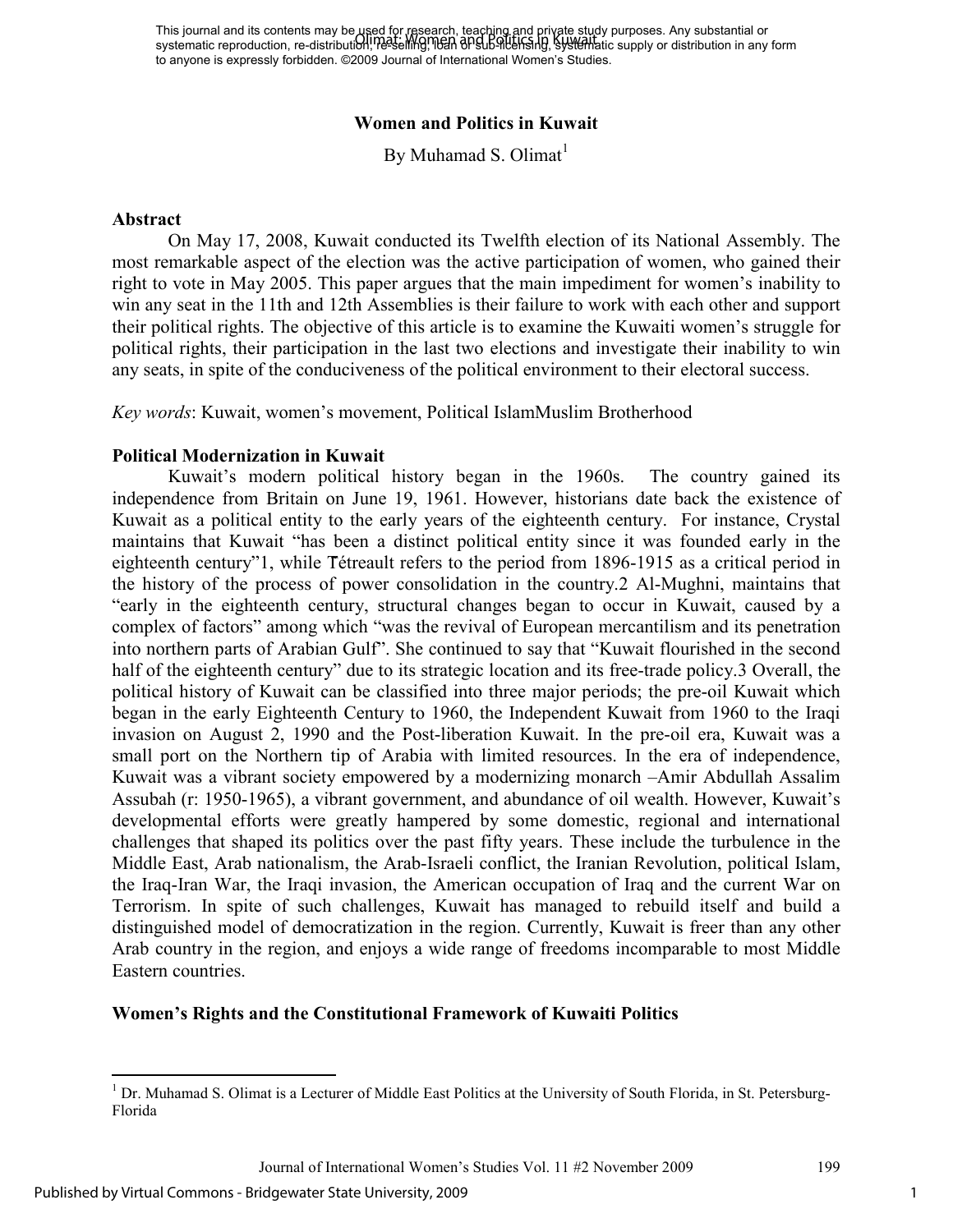The Kuwaiti constitution which was adopted in 1962, provided for a wide-range of freedoms for the people of Kuwait. In essence, the constitution was heavily influenced by the US Constitution, the French and the British legal tradition. It is also heavily influenced by Kuwait's Arab-Islamic heritage and body of jurisprudence.

Part III of the constitution entitled Public Rights and Duties provided for a wide range of freedoms for Kuwaitis equally. Article 29 states that "All people are equal in human dignity, and in public rights and duties before the law, without distinction as to race, origin, language or religion", but the article did not mention "gender". Furthermore, the constitution provided for citizenship and nationality rights (27), right to residency (28), equality (29), personal liberty (30), unreasonable search and freedom of movement (31), due process of law (32), personal reasonability and protection from collective punishment (33), presumption of innocence (34), freedom of religion (35), freedom of expression (36), freedom of the press (37), sanctity of the home (38), freedom of communication, from censorship and prior-restraint (39), right to education free of charge (40), the right to employment (41), no forced labor (42), freedom of association and the right to civil-society institutional building (43), freedom of assembly (44), the right to petition authorities (45), and the protection of political refugees (46). Moreover, the constitution listed some duties such as national defense (47), and the "observance of public order and respect for public morals are a duty incumbent upon all inhabitants of Kuwait" as major pillars of the Kuwaiti society.4

## **Women's Struggle for Political Rights & Participation:**

In spite of the constitutional freedoms provided to all Kuwaitis equally -men and womena systematic process of discrimination and marginalization of women from politics has been exercised and institutionalized by law over the last fifty years. I.e., women enjoyed a constitutional right of political participation, but they were denied it by practice. Al-Mughni put it neatly maintaining that:

"The constitution of Kuwait declares men and women be equal before the law and guarantees them equal rights to education and paid employment. But equality means guaranteeing not only of equal rights, but also of equal opportunities for both men and women. In practice, the principle of equality has been absent from state policies. For instance, the Electoral Law denies women the right to vote or to run for election"5

The most oppressive manifestation of such discrimination was the election law of 35/1962 which deprived women of the right to participate in politics. Article (1) states that" to every Kuwaiti male of twenty one years of age the right to vote"6, therefore, excluding women from the political sphere and confining them to their homes. The male controlled legislature vehemently opposed women's rights from 1976-2005, and introduced strict gender-segregation bills in 1992, compelling the Amir (ruler) to issue decrees to enfranchise women such as the May 16, 1999 Decree, which was struck down by the conservative assembly. Al-Mughni maintains that in the pre-oil Kuwait, women lived in total seclusion to the extent that "the world of women has been so cut off from that of men that any history of Kuwait requires a separate chapter devoted to women"7; the purpose of the strict seclusion was to control women during periods of long male absence in trade voyages. Women were also subjected to harsh punishments to keep them in their place and "honor crimes" went unverified and unpunished. They were also required to exercise

2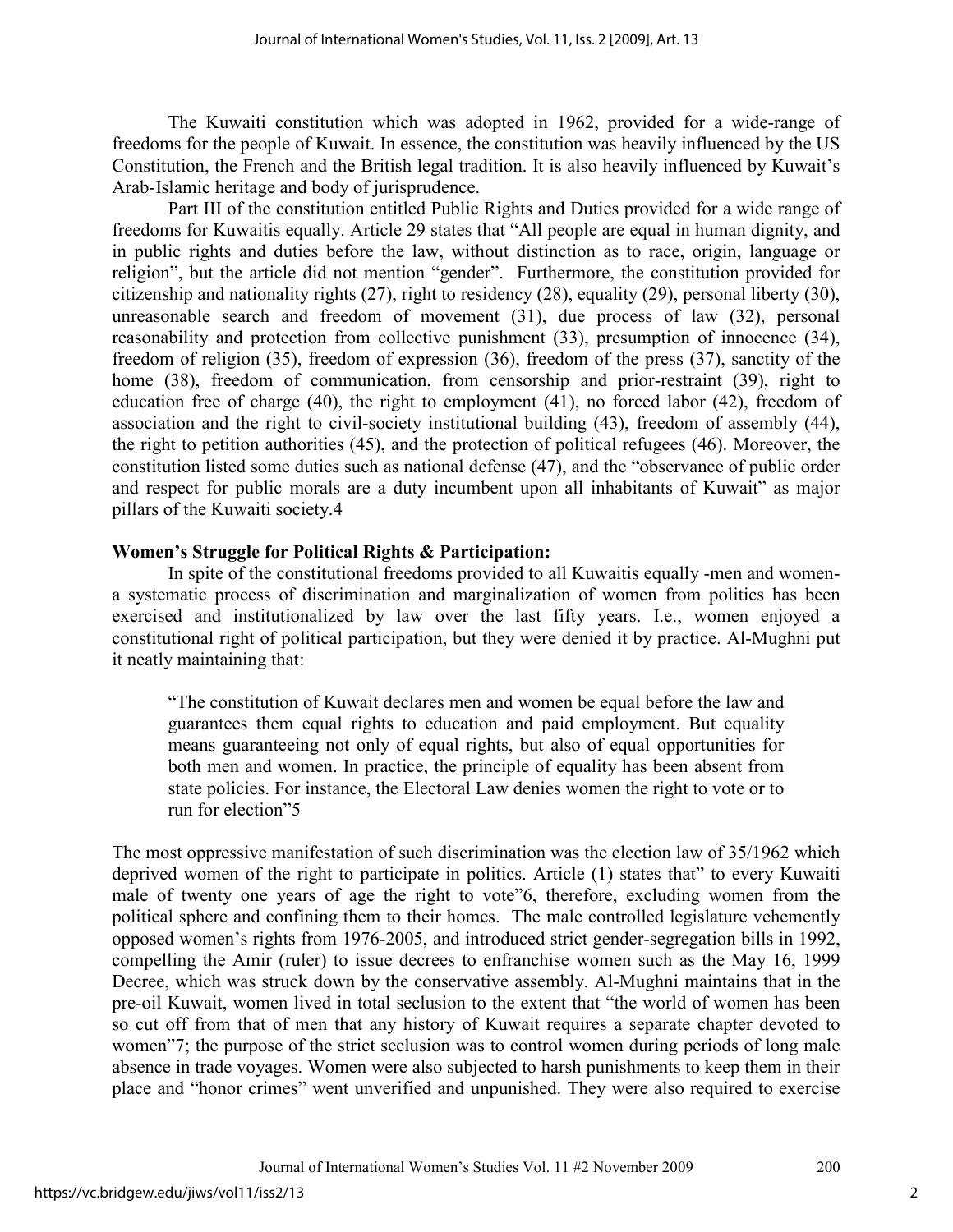extreme modesty in dress code, and social behavior. Honor crimes refer to "the murder of a woman by one or more members of her family for bringing shame or dishonor to her family or the community she lives in. These killings are the result of the belief that the defense of honor justifies the murder of a woman whose behavior tarnishes the image of her clan or family."8 Honor killings continues to be a major concern for international human rights organizations, as well as women's organizations not only in Kuwait, but also in Jordan, Qatar, Saudi Arabia and most of the Arab world.

In post-oil Kuwait, the government of Kuwait realized the importance of women in the modernization process, especially in labor force. Women benefited tremendously from the financial resources made available to Kuwaitis especially in the area of education. Some women pursued their higher education in leading Arab and Western universities and therefore, upon their return led a movement called for the expansion of women's rights in the country. They achieved remarkable levels of success in the areas of economic and social development, while continuing their struggle for political participation. Women established organizations which played a critical role in advancing their causes. They also channeled women's energies into social development, education, cultural activities, sports, charitable care, provided women with a voice in the public square, expanding women's opportunities and fighting for their political rights, which proved to be agonizing processes that consumed their energies for fifty years.

In the first three decades of the post-independence period, three women-secular organizations competed for women's voice in the country. The Cultural and Social Society (CSS) was established in 1963, which was a voice of merchant class women, while the Arab Women's Development Society (AWDS) licensed same year, was a voice of the middle class Kuwaiti women, and the Girls Club was established in 1976. Al-Mughni found out that the two main organizations, the CSS and AWDS "had very few contacts with one another. Each group pursued its own activities based on its own view of the correct role of women in the society. The CSS saw its role specifically in terms of providing entertainment for its members and charity for the poor, whereas the AWDS aimed to modernize society and raise the status of women"9. The lack of working relationship between them proved to be detrimental to women's cause and had an ever lasting impact on the women's movement in Kuwait. Its impact was apparent in the 2008 elections, when women due to historical discord failed to support their gender, leading to their utter loss. Remarkably, efforts were made to unite both organizations by the Kuwaiti government, and finally led to the establishment of the Kuwaiti Women Union (KWU) in December of 1974, but they remained organizationally separate. A third organization was formed, the Girls Club in 1976 due to the rivalry between the two groups. However, the continued rivalry between CSS and AWDS promoted the government to dissolve the KWU on the 27th of April, 1977, and the dissolution of AWDS, on November 15 1980. The disappearance of AWDS, left middle class women with no organizational representation, a trend continued to have devastating impacts on women's achievements in Kuwait. Some of them found refuge in Islamic women associations in the 1980s, onward. In retrospect, AWDS's most celebrated achievement was the 1973 Equal Rights Bill put before the National Assembly which highlighted women's quest for "equal rights"10 in all societal spheres. At the center of the bill, was AWDS's demand for equal political rights and restrictions on polygamy. While, there was a momentum generating for the enfranchisement of women, parliamentarians vehemently rejected any restrictions on polygamy, and were alarmed by the scope of feminist demands.

The 1980s witnessed the Islamic Revival and resurgence of Islam as a force to reckon with. At the heart of the revival movement was the Mosque becoming the center of life and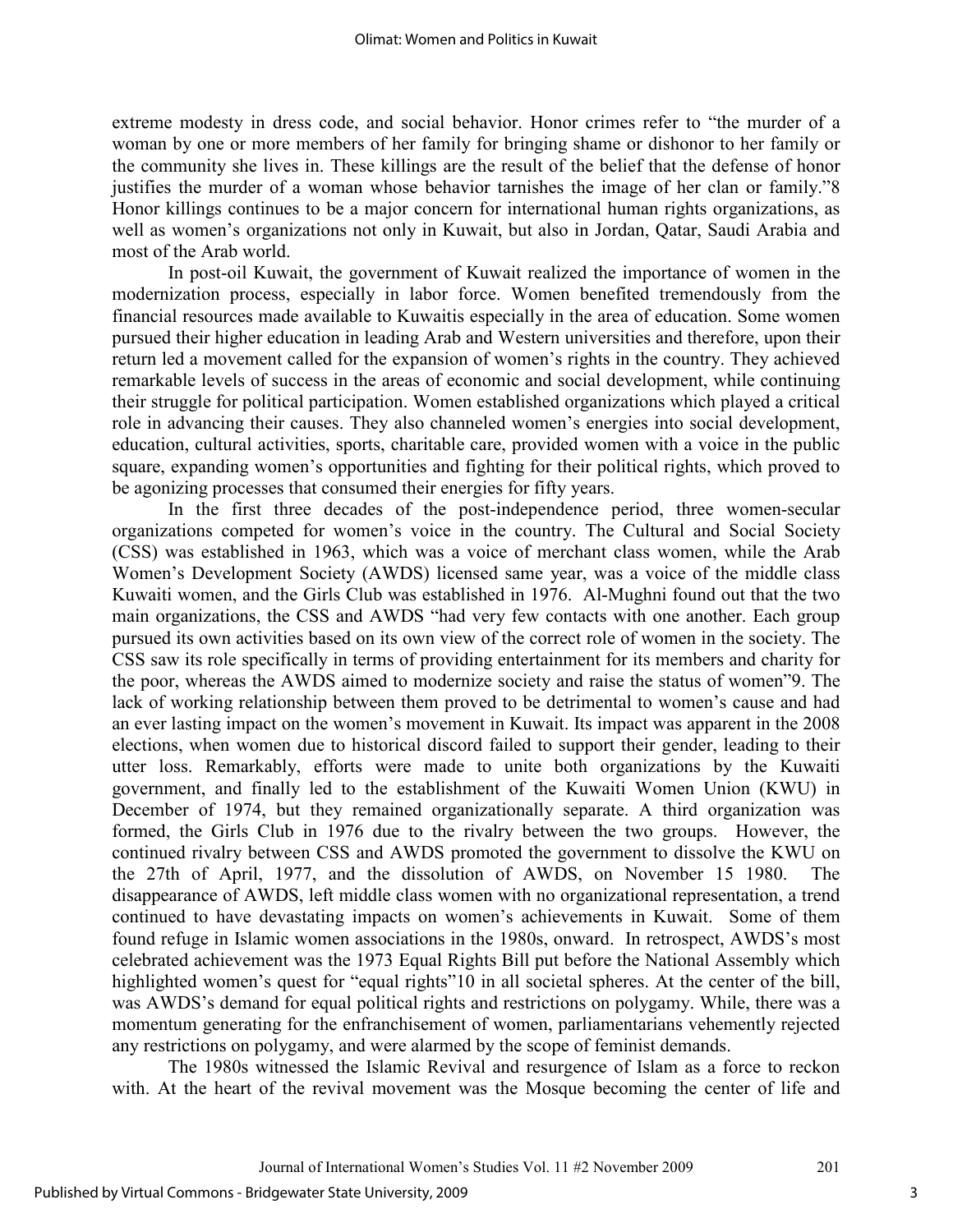politics in the Middle East and the Islamic World. Kuwait was influenced heavily by such trend similar to other countries in the region. Kuwaiti-Islamists women established two civil society organizations; the Bayader al-Salam, and the Islamic Care Society to represent the emerging Islamic voice in the Kuwaiti politics. Their goal covered a wide range of issues such as charity, ethics and morality and contributing to the Islamic project. However, their agenda and mandate went far beyond Kuwait to include the Islamic causes worldwide such as Palestine, Afghanistan, Lebanon, Muslims in Africa, etc. as they were part of the international Islamic brotherhood societies. The later aimed at accomplishing "the Islamic Project" which entails a comprehensive process of Islamization to state and society across the Islamic world.

The government of Kuwait renewed its interest in women's political participation in the 1980s. In 1981, the Crown Prince stated that "the time has come to take note of the position of the Kuwaiti woman and her effective role in society and put forward the matter of the vote to study and discussion"11 Accordingly, Al-Takheim, a member of the parliament supportive of women's enfranchisement introduced a modest bill which calls for granting women the right to vote, but not to hold office. However, the bill was defeated by a margin of (27:7) with 16 members abstained.

The Kuwaiti women movement, however, was not deterred by the setback, and continued its struggle for enfranchisement. In 1982, some nationalist and Islamist parliamentarians reintroduced the bill for vote, but the assembly's Legal Affairs Committee blocked the bill and asked for a religious edict from the Ministry of Islamic Endowments and Islamic Affairs, on the permissibility of women's participation in politics. The ministry issued its edict on July, 24 1985 stating that "the nature of the electoral process befits men, who are endowed with ability and expertise; it is not permissible for women to recommend or nominate other women or men"12 The Muslim Brothers, liberals and nationalists, and feminists protested the edict. However, the Amir of Kuwait suspended the assembly few months later, and Kuwait went through a period of political stagnation until the Iraqi invasion in summer of 1990. In this period; the Kuwaiti women movement retreated to household issues. On the other side, the Kuwaiti government and the region was preoccupied with the devastating Iran-Iraq War, the Soviet invasion of Afghanistan, and its aftermath, the consequences of the Israeli occupation of Beirut, the growing influence of the Palestinian community in Kuwait, the decline of oil revenues and the internal strife. However, the Iraqi invasion of Kuwait, on August 2, 1990, was the most catastrophic event ever happened to Kuwait since its inception in the 18th Century. Its impacts seem eternal on the state and society in Kuwait.

In the post-War Kuwait, women's issues were on the top of the national agenda. Women's participation in liberation efforts, were recognized, and therefore, the government sought to reward them. The government also conceded that the absence of the parliament assisted in the deterioration of political conditions in the country, leading to the Iraq invasion. However, on the Kuwaiti political scene, there was tremendous chaos as the country struggled to rebuild itself. Major fights broke between the political forces especially liberals and Islamists. One of the aspects of such conflict was that; the Sunni-Muslim Brotherhood movement revised its position that was supportive of women suffrage, while liberals and Shi'at-Islamists continued their support to women's struggle for political participation. Kuwait was very polarized politically. Repeatedly in the 1990s, calls to enfranchise women were utterly rejected. Furthermore, Sunni Islamists supported by conservative tribal MPs introduced a sort of apartheid legislation sought to segregate the Kuwaiti society along gender lines in 1992. The 1990s decade was consumed by discord leading to the dissolution of the parliament repeatedly and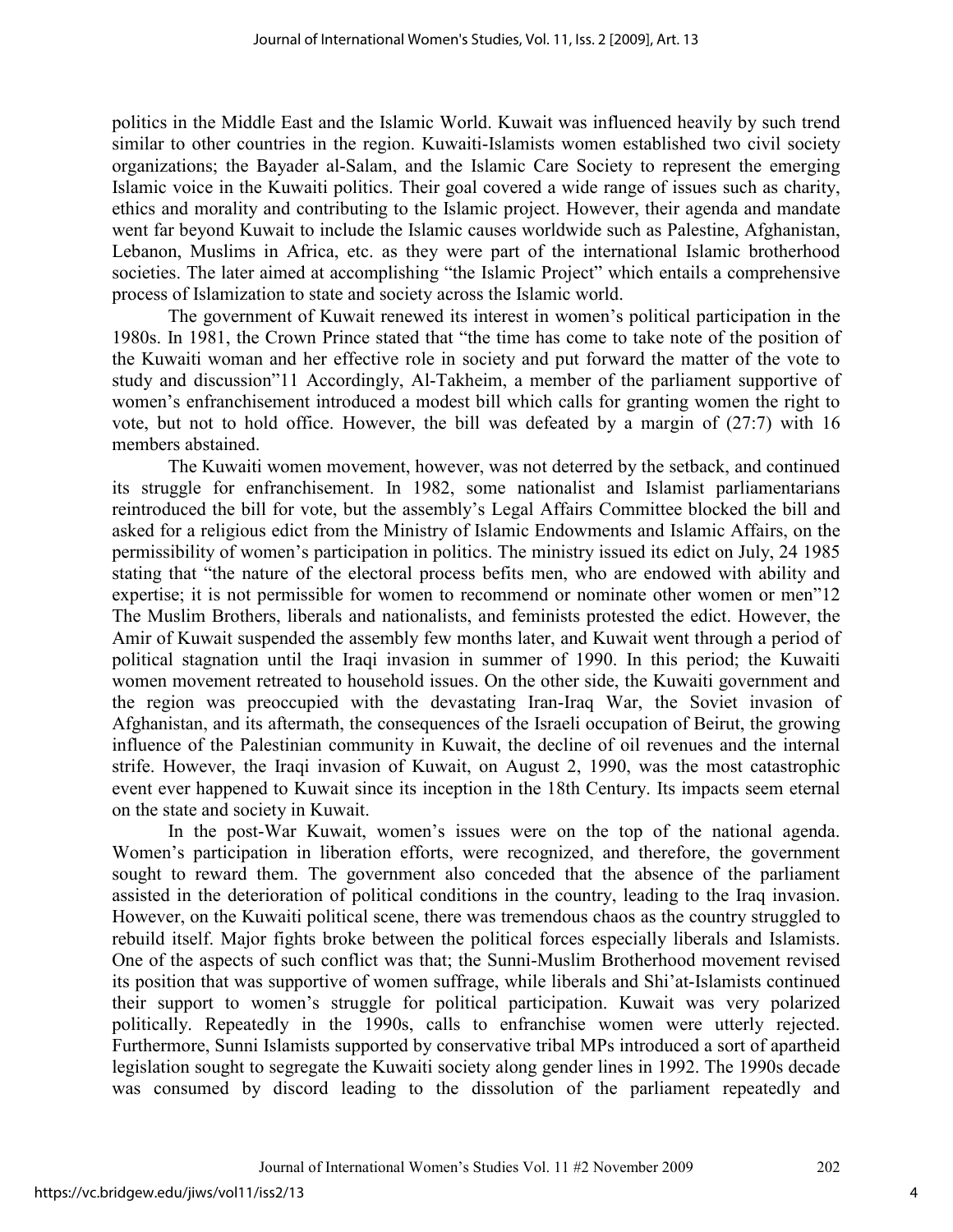prematurely. The conflict had made it impossible to govern, to the extent that the ruler of Kuwait, Amir Jaber dissolved the parliament on May 3, 1999, and called for elections as the constitution stipulated in article 107, meanwhile, Amir Jaber issued 63 decrees among which was "granting women the right to run for office and to vote in parliamentary and municipal election by 2003, which surprised politicians, observers and women alike."13 The new parliament utterly rejected the 63 decrees. However, a bill was introduced to the parliament on November 30, 1999, in which women lost (32:30), with two abstentions, and six members absent.

The latest successful attempt to enfranchise women was made by late Amir Jaber in May 2005, which was approved by the assembly on May 16, 2005 by a margin of 35/23. Therefore, Article I, of the election law (35/162) reads: "every adult Kuwaiti citizen, aged 21, has the right to vote, except a naturalized citizen, who has not been in that status for at least 20 years." It further states that "A Kuwaiti women, voting and running for political office, should do so while fully adhering to the dictates of Islamic Shari'a".14 The suffrage of women doubled the number of the electorate from 195,000 to 350,000, with women representing 57% of the electorate. Granting women political equality was not only a moral imperative but also a culmination of hard work on the part of the women's movement in Kuwait over fifty years. It was also a result of education, youth involvement in politics, societal openness, the impact of regional and global trends of democratization, and the need for such a move in Kuwaiti's domestic political equation. However, despite the remarkable achievements women have made in the socio-economic realm, they lagged far behind politically. Women in Kuwait represent 33.8% of the labor force and 70% of higher educational institution's graduates, and have a literacy rate of (81.0)15, but their political accomplishments remain marginal.

#### **Description of the 2008 and 2006 Elections**

 The Kuwaiti election law (35/1962) and its modified versions in 1981, and 2005, govern electoral politics in the country. Accordingly, the 2006, and the 2008 parliamentary elections were held under two different electoral systems. The 2006 election was organized under the 25 district system in which Kuwait was divided into 25 electoral districts, each of which with two seats, while the 2008 was organized under the 5 districts system, each of which enjoys 10 parliamentary seats. Legislators serve for four years with no term limit and eligible voters are granted four votes to cast in the National Assembly's elections. The law prohibits members of the armed forces, the police personnel, and members of the royal family from running or voting in the elections. The law also prohibited naturalized citizens of less than thirty years from running for office, but not from voting.

As far as enthusiasm, organization, resources devoted to the elections, and platforms are concerned, both elections are comparable. Tables (1,2) shows basic figures in terms of the number of districts, number of voters, total electoral votes, etc, for the 2008 elections, while Table (2) provides detailed date on the 2006 elections. Two major differences occurred; the redistricting of the 2008 elections, and the passing a way of former Amir Shiekh Sa'ad Al Abdullah on May 14th, 2008, three days before the elections. Shiekh Sa'ad, who was Crown Prince and Prime Minister, was accredited with his tireless efforts to restore the monarchy in Kuwait during the Iraqi invasion, at a time, late-former Amir Jaber seemed to resign to the idea that Kuwait's sovereignty won't be ever restored. There was a societal sadness, and three days national mourning, which limited the scope of campaigning in the last three most critical days of the election, from the 14th-17th of May 2008.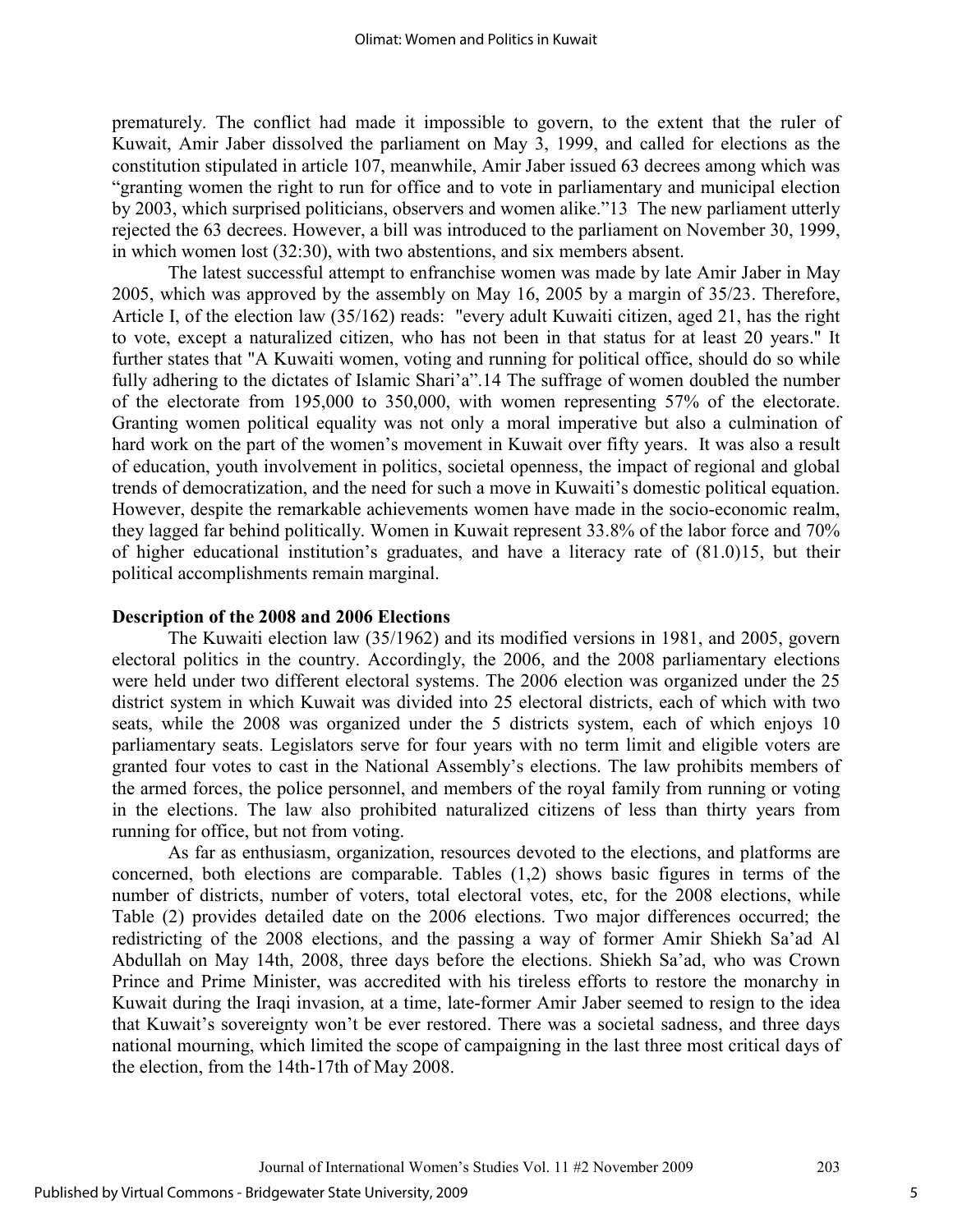Table 1: The 2008 Elections:

| <b>Districts</b> |            | Number of   Number of   Candidates |           | Number     | Number | Total     |
|------------------|------------|------------------------------------|-----------|------------|--------|-----------|
|                  | Candidates | Female                             | Withdrew  | of<br>Male | of     | Electoral |
|                  |            | Candidates                         | May<br>by | Voters     | Female | Votes     |
|                  |            |                                    | 9th, 2008 |            | Voters |           |
|                  | 65         | 4                                  | 18        | 30070      | 36571  | 66641     |
|                  |            |                                    |           |            |        |           |
| $\overline{2}$   | 47         | 2                                  | 12        | 19262      | 22103  | 41365     |
| $\mathcal{R}$    | 56         | 12                                 | 8         | 25618      | 33056  | 58674     |
| 4                | 54         | 5                                  | 45        | 39360      | 54351  | 93711     |
|                  | 53         | 4                                  | 22        | 46876      | 54418  | 101294    |
| Total            | 275        | 27                                 | 105       | 161186     | 200499 | 361687    |

Source:

- Data provided by the Kuwaiti Ministry of Interior at:

http://www.moi.gov.kw/portal/venglish/

- Author's calculations.

Table 2: The 2006 Elections: districts, total vote, number of candidates, male and female eligible and exercised vote and total turnout:

| Distric        | Total | Number         | Males  | Femal       | Male  | Femal | Male     | Female   | Total    |
|----------------|-------|----------------|--------|-------------|-------|-------|----------|----------|----------|
|                | Votes | of             | Eligib | es          | voted | e     | vote     | vote     | Turnout  |
| Numb           |       | Candidat       | le     | Eligibl     |       | Voted | Percenta | Percenta | Percenta |
| er             |       | es             |        | $\mathbf e$ |       |       | ge       | ge       | ge       |
| $\mathbf{1}$   | 6959  | 11             | 3794   | 3165        | 3221  | 2170  | 85       | 69       | 77       |
| $\overline{2}$ | 5119  | 8              | 2392   | 2727        | 1996  | 2063  | 83       | 76       | 79       |
| 3              | 5158  | 8              | 2540   | 2618        | 1980  | 1752  | 78       | 67       | 72       |
| $\overline{4}$ | 7374  | 14             | 3817   | 3557        | 3152  | 2523  | 83       | 71       | 77       |
| 5              | 7614  | 11             | 3589   | 4025        | 2951  | 2833  | 82       | 70       | 76       |
| 6              | 7938  | 10             | 3354   | 4584        | 2634  | 3050  | 79       | 67       | 72       |
| $\overline{7}$ | 6690  | 6              | 3229   | 3461        | 2657  | 2422  | 82       | 70       | 76       |
| 8              | 20139 | 11             | 7709   | 12430       | 6140  | 7155  | 80       | 58       | 66       |
| 9              | 7873  | 9              | 3465   | 4408        | 2821  | 3028  | 81       | 69       | 74       |
| 10             | 18779 | 16             | 6882   | 11897       | 6547  | 5224  | 75       | 59       | 67       |
| 11             | 12962 | 13             | 4896   | 8066        | 4714  | 4531  | 54       | 52       | 67       |
| 12             | 14084 | 15             | 4977   | 9107        | 3948  | 5060  | 79       | 56       | 64       |
| 13             | 14672 | 15             | 7364   | 7308        | 5890  | 4827  | 80       | 66       | 73       |
| 14             | 8837  | 10             | 4735   | 4102        | 3952  | 2832  | 83       | 69       | 77       |
| 15             | 19847 | 6              | 8748   | 11099       | 6760  | 6496  | 77       | 59       | 67       |
| 16             | 16559 | 8              | 7032   | 9527        | 5418  | 6034  | 77       | 63       | 69       |
| 17             | 20025 | $\overline{7}$ | 7489   | 12536       | 5836  | 6733  | 78       | 54       | 63       |
| 18             | 13481 | 11             | 6064   | 7417        | 4929  | 5104  | 81       | 69       | 74       |
| 19             | 17823 | 11             | 5952   | 11871       | 4570  | 6695  | 77       | 56       | 63       |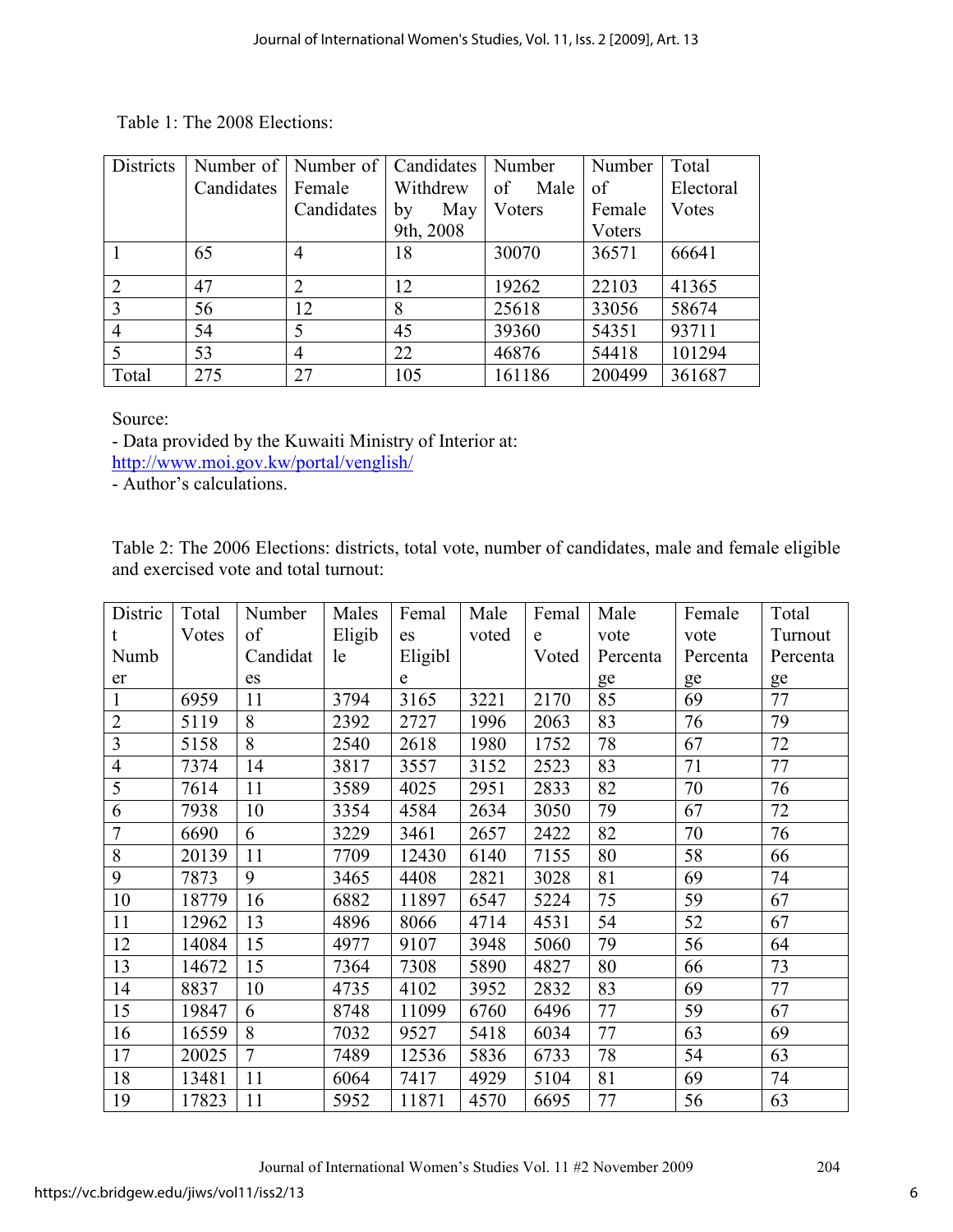| 20    | 15782 | -9           | 7144  | 8638     | 5645 | 5174 | 79      | 60    | 69    |
|-------|-------|--------------|-------|----------|------|------|---------|-------|-------|
| 21    | 30970 | 10           | 11512 | 19458    | 7887 | 9286 | 69      | 48    | 55    |
| 22    | 16981 | $\mathbf{r}$ | 8412  | 8569     | 6198 | 4498 | 74      | 52    | 63    |
| 23    | 15319 | 6            | 6581  | 8738     | 4625 | 4348 | 70      | 50    | 59    |
| 24    | 17572 |              | 8704  | 8868     | 6547 | 5224 | 75      | 59    | 69    |
| 25    | 11691 | 6            | 4957  | 6734     | 3114 | 2056 | 63      | 31    | 44    |
| Total | 34024 | 194910       | 14533 | 19491    |      | 1413 | 33.5.2% | 32.7% | 66.2% |
|       | 8     |              | 8     | $\theta$ | 8    |      |         |       |       |

- Table is compiled of data provided by the Kuwait Ministry of Interior at: http://www.moi.gov.kw/portal/venglish/

- on the official results of the June 29th Elections of the 11th Kuwait National Assembly. The total eligible voters were 340,248 including 194,910 women and 145,338 men. Total voter-turn out was 66.2%.

- Author's calculations from data provided by KUNA, Newspapers, and other sources.

Table 3: Provides a summary of Kuwait's parliamentary elections over the past seventy five years in terms of number of candidates, number of districts, appointed, elected and sectarian affiliation.

| Year | Number of   Number |           | Elected | Appointed | Sunni      | Shi'at         |
|------|--------------------|-----------|---------|-----------|------------|----------------|
|      | Candidates         | of        |         | Cabinet   | <b>MPs</b> | <b>MPs</b>     |
|      |                    | Districts |         |           |            |                |
| 2008 | 275                | 5         | 50      | 15        | 45         | 5              |
| 2006 | 253                | 25        | 50      | 15        | 46         | 4              |
| 2003 | 246                | 25        | 50      | 15        | 45         | 5              |
| 1999 | 287                | 25        | 50      | 15        | 44         | 6              |
| 1996 | 229                | 25        | 50      | 15        | 45         | 5              |
| 1992 | 278                | 25        | 50      | 15        | 45         | 5              |
| 1985 | 231                | 25        | 50      | 15        | 47         | 3              |
| 1981 | 446                | 25        | 50      | 15        | 46         | $\overline{4}$ |
| 1975 | 86                 | 10        | 50      | 15        | 41         | 9              |
| 1971 | 191                | 10        | 50      | 15        | 44         | 6              |
| 1967 | 219                | 10        | 50      | 15        | 42         | 8              |
| 1963 | 202                | 10        | 50      | 15        | 45         | 5              |
| 1962 | <b>NA</b>          | 10        | 20      | 15        | 18         | $\overline{2}$ |
| 1938 | <b>NA</b>          | <b>NA</b> | 20      | <b>NA</b> | 20         | $\overline{0}$ |
| 1921 | <b>NA</b>          | <b>NA</b> | 20      | <b>NA</b> | 20         | $\overline{0}$ |

Table 3: Kuwait's Elections Since 1921

Data collected form the Kuwait Ministry of Interior website at: http://www.moi.gov.kw/portal/venglish/

Michael Herb's database on Kuwait elections at: http://www2.gsu.edu/~polmfh/database/database.htm Author's calculations.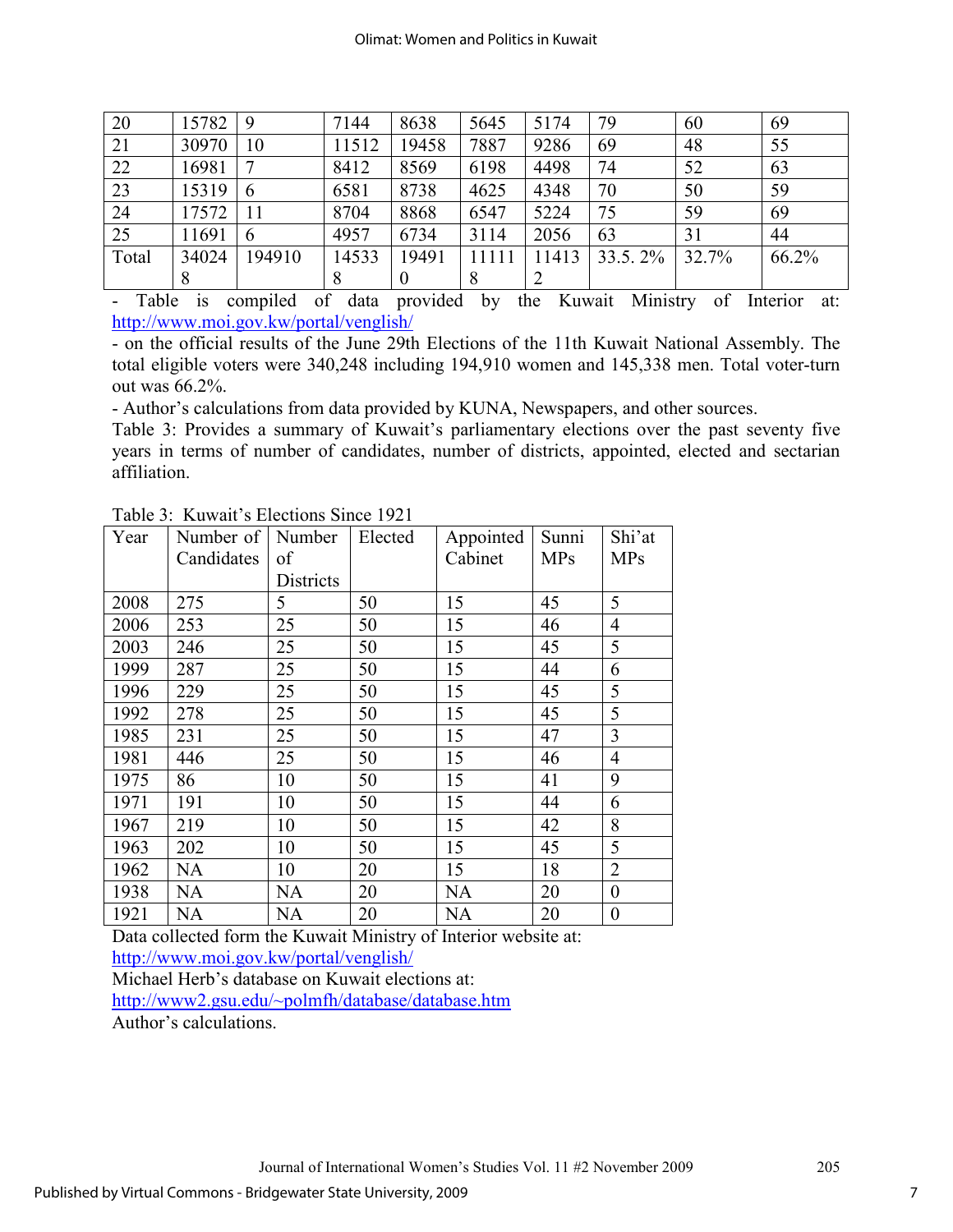## **Obstacles to Women's Electoral Success**

There is no doubt that women in Kuwait have made remarkable levels of success in the socio-economic fields, but lagged far behind in the area of political development. This explains their inability to win any seats in the Eleventh, or the Twelfth Assembly due to several reasons:

## *The Timeframe Available and the Election*

The margin of time necessary for women to prepare for elections was a major issue led to women's loss. While time was detrimental to women's cause in the 2006 elections, it had a mixed impact on the 2008 elections. Women gained their right to run for office on May 19, 2005. The dissolution of the 10th Assembly one year earlier, on May 25, 2006 and the announcement of election date for the 11th Assembly to be organized was on June 29, 2006. The suspension of the 10th Assembly and the announcement of early elections took political forces by surprise. "Kuwaitis were left with little time to prepare, especially women who are newcomers to the electoral process."16 In some previous confrontational episodes with parliaments, Kuwaiti rulers took considerable time to announce the next election's date, reinstate the parliament or suspend it indefinitely. The current Amir, Sabah opted for a swift popular vote on redistricting via announcing early elections. Kuwaiti women, who counted on a margin of time of two years to prepare for elections, were shocked to learn that they had only five weeks to undo the impact of decades of male dominance in the parliament and the effects of centuries of a political culture unwelcoming to their participation in public life. At least one year was gravely needed to build name recognition for female candidates, spread the awareness among women on the value of their vote, and build coalitions. Women needed more time to organize training seminars in electoral politics, secure funds, and develop an independent electoral preference free from spousal, familial or tribal intervention. Furthermore, women needed time to restructure the Kuwaiti women's movement and adjusting its platform to compete on equal footing with a wellestablished patriarchal dominance in the politics of the country. The women's movement in Kuwait went through major turbulence since the mid 70s that shock its foundations. Therefore, a process of reconstruction to its goals, mission and methods were urgently needed. In the May 2008 elections, time was a factor but not detrimental to women's inability to win and any seat in the parliament. Women had fairly ample time for more than two years to prepare for the election, but they were unable to utilize time well to their benefit. Less preparation coincided with a thought that the 11th Assembly would finish its constitutional term (2006-2010), contributed to women's electoral difficulties.

## *Heavy Competition among Female Candidates*

 Heavy competition among women candidates had a devastating impact on female candidates. It had limited their opportunities in the elections in both the 2006, and the 2008 elections. Women missed the opportunity to realize the urgency of unifying their vote. They split their vote in critical districts such as the Tenth District in the 2006 elections, in which two leading female figures –Dashti and Anjari- competed, leading to their loss, while a catastrophic split of women's vote in District 3 between Awadi and Dashti led to their failure in last May's elections. If one of them withdrew or coordinated with the other, women would've won at least one seat, in District 3. The combined vote of Awadi and Dashti is 9637, which would easily put one of them in 6/10 position, as illustrated in Graph 1. While, heavy competition might be understandable in the 2006 elections as women were experimenting with electoral democracy, they had no excuse in the 2008 election given the fact that all indications alerted women to the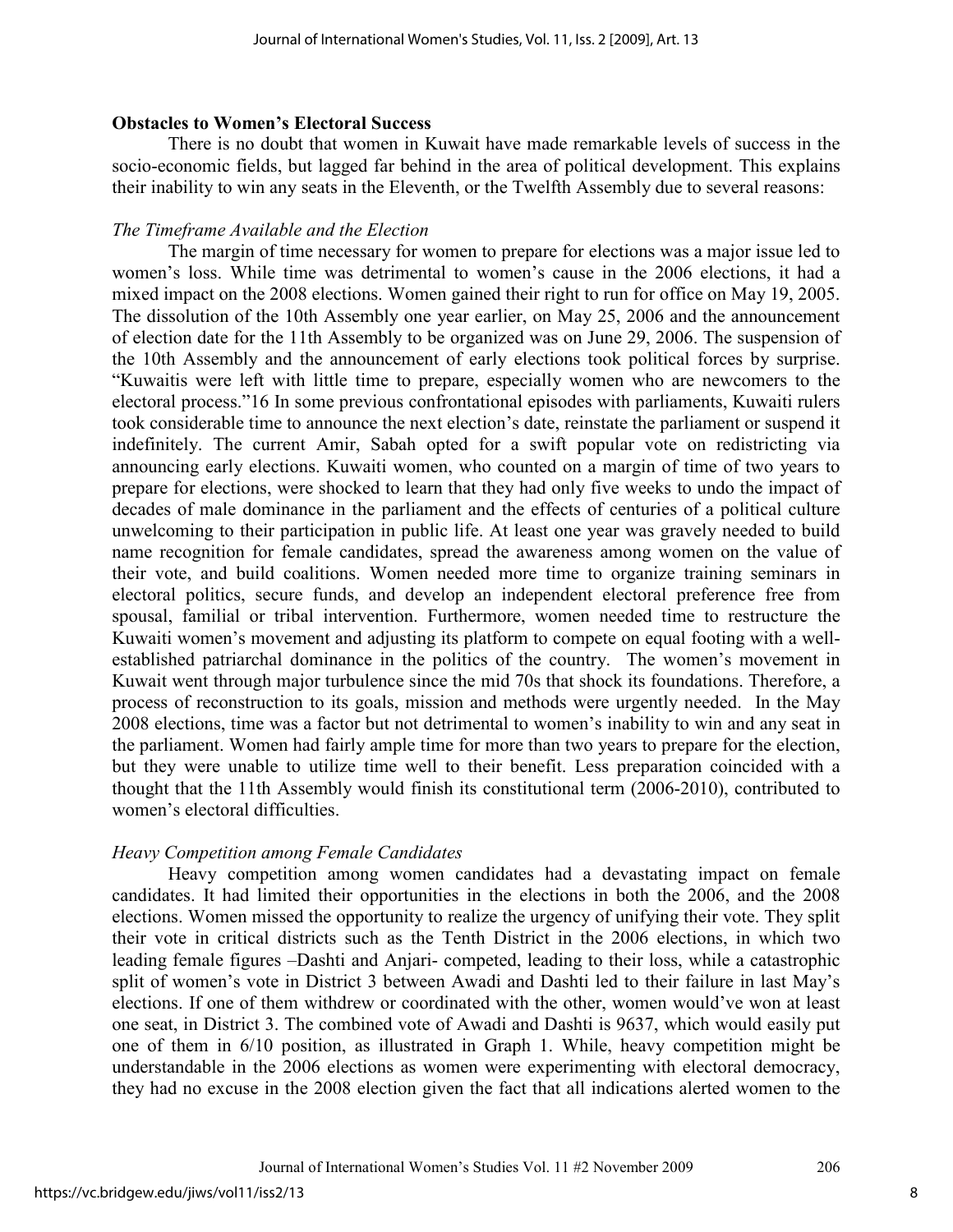necessity of unifying their vote to secure representation in the parliament. Probably, the division among the women movement along class, regional and racial lines was critical in limiting their electoral potential. Women in Kuwait are deeply divided to middle class and merchant class; among those two classes in particular little cooperation can be found. Additionally, some women candidates put there own interest and ego above the interest of the movement refusing to coordinate with other female candidates though they knew in advance that the movement may loose at large.



Figure 1: Rank of Male and Female Candidates in the Third District



## *Rivalry, Animosity and Division within the Women Movement*

These three ills had their devastating roots on women in Kuwait in the 1960s. Their expression in the Post-Oil Era was class division and the escalation of conflict among women in the 1970s to the extent it led to dissolving the Kuwait Women Union in 1974. Rivalry and conflict among leading women figures who belong to different classes made it impossible for women to work together in both the 2006, and 2008 elections17. Division among women, who belong to merchant class (upper), middle class and lower classes, seems unbridgeable. Table (4) bellow shows the number of female candidates and the number of votes. A minimum level of coordination and compromise among women, would most certainly have led to wining at least one seat in the parliament. Awadi and Dashti who ran in District 3, had a combined vote 9637, which put anyone of them in the 6 out of 10 candidates.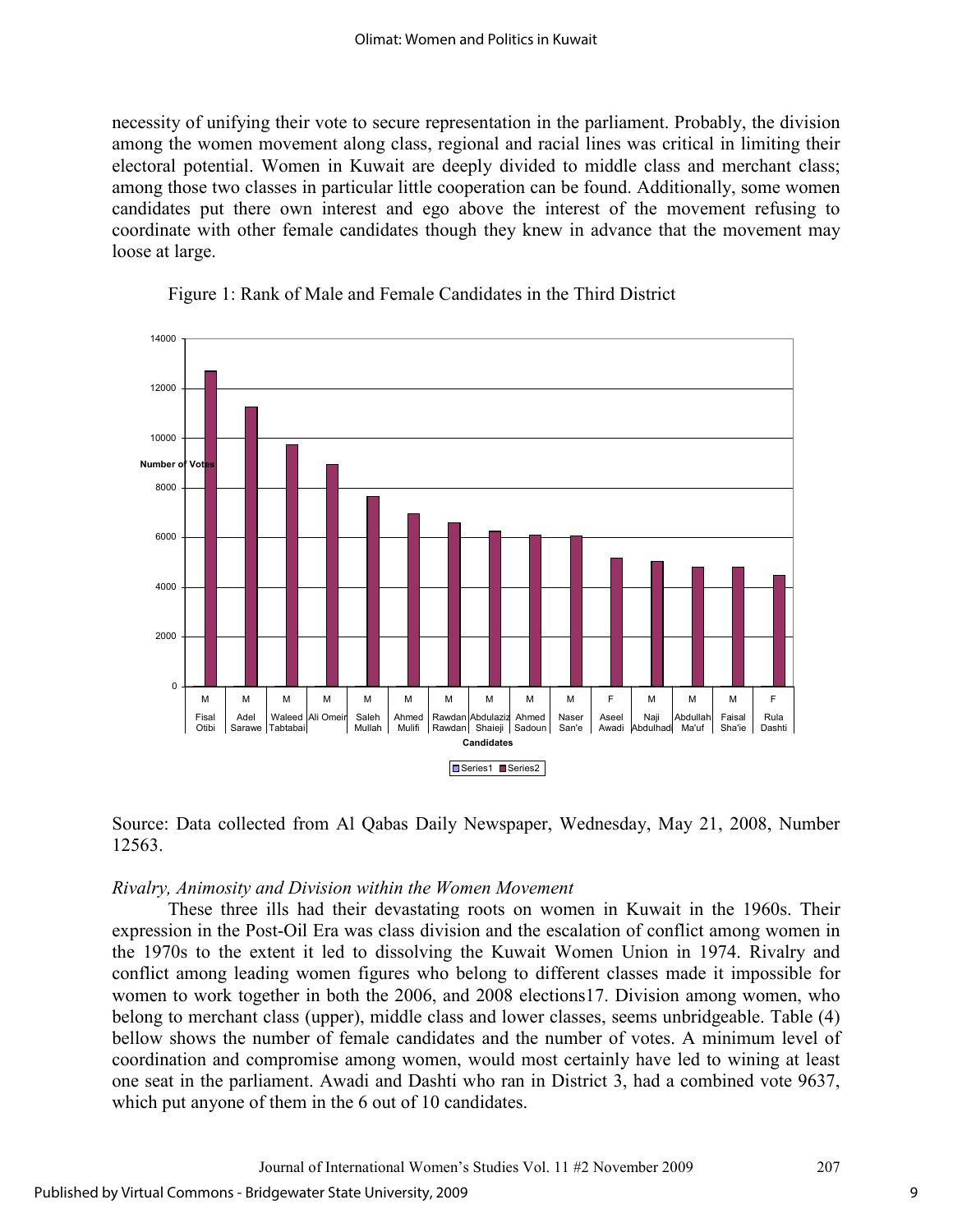| Candidate                 | Number | of District    | Number of District total |
|---------------------------|--------|----------------|--------------------------|
|                           | Votes  |                | votes                    |
|                           |        |                |                          |
| Aseel Al Awadi            | 2215   | 3              | 39848                    |
| Rula Dashti               | 2184   | $\overline{3}$ | 39848                    |
| Salwa Al Jassar           | 2122   | $\overline{2}$ | 41365                    |
| Fatima Abdali             | 686    | $\mathbf{1}$   | 66641                    |
| Thikra Al Rashidi         | 558    | $\overline{4}$ | 93711                    |
| Fatima Al Naham           | 432    | $\overline{5}$ | 101294                   |
| Nadia Ali                 | 428    | $\overline{5}$ | 101294                   |
| Ghanima<br>AI             |        |                |                          |
| Haider                    | 374    | $\overline{3}$ | 39848                    |
| Aisha Al Khalifi          | 364    | $\overline{3}$ | 39848                    |
| Khalida Al Khader         | 348    | $\overline{2}$ | 41365                    |
| Sameera Al Shati          | 337    | $\overline{5}$ | 101294                   |
| Khazna Al Omani           | 300    | $\overline{5}$ | 101294                   |
| Najlaa Al Nagi            | 279    | $\overline{1}$ | 66641                    |
| Thikra Al Majdali         | 175    | $\overline{4}$ | 93711                    |
| Nadia Al Gina'i           | 151    | $\mathbf{1}$   | 66641                    |
| Shikha Al Ghanim          | 125    | $\overline{3}$ | 39848                    |
| Ameena Al Ghalaf          | 107    | $\overline{1}$ | 66641                    |
| Aisha Al Rajihi           | 97     | $\overline{4}$ | 93711                    |
| Salwa Al Mutairi          | 92     | $\overline{4}$ | 93711                    |
| Naema Al Hai              | 80     | $\overline{3}$ | 39848                    |
| Aisha Al Omiri            | 76     | $\overline{3}$ | 39848                    |
| Alia Al Enezi             | 72     | $\overline{4}$ | 93711                    |
| A <sub>1</sub><br>Jameela |        |                |                          |
| Foudari                   | 57     | 3              | 39848                    |
| Taiba<br>AI               |        |                |                          |
| Ebraheem                  | 35     | 3              | 39848                    |
| Nabeela Al Omiri          | 21     | $\overline{3}$ | 39848                    |
| Nawal Al Mugihet          |        | 3              | 39848                    |
| Nura Al Darweesh          |        | $\overline{3}$ | 39848                    |

Table 4: Names of female candidates, number of votes, district and the number of voters in the district.

Source: Date compiled from Al Qabas Daily Newspaper, May 21, Number 12563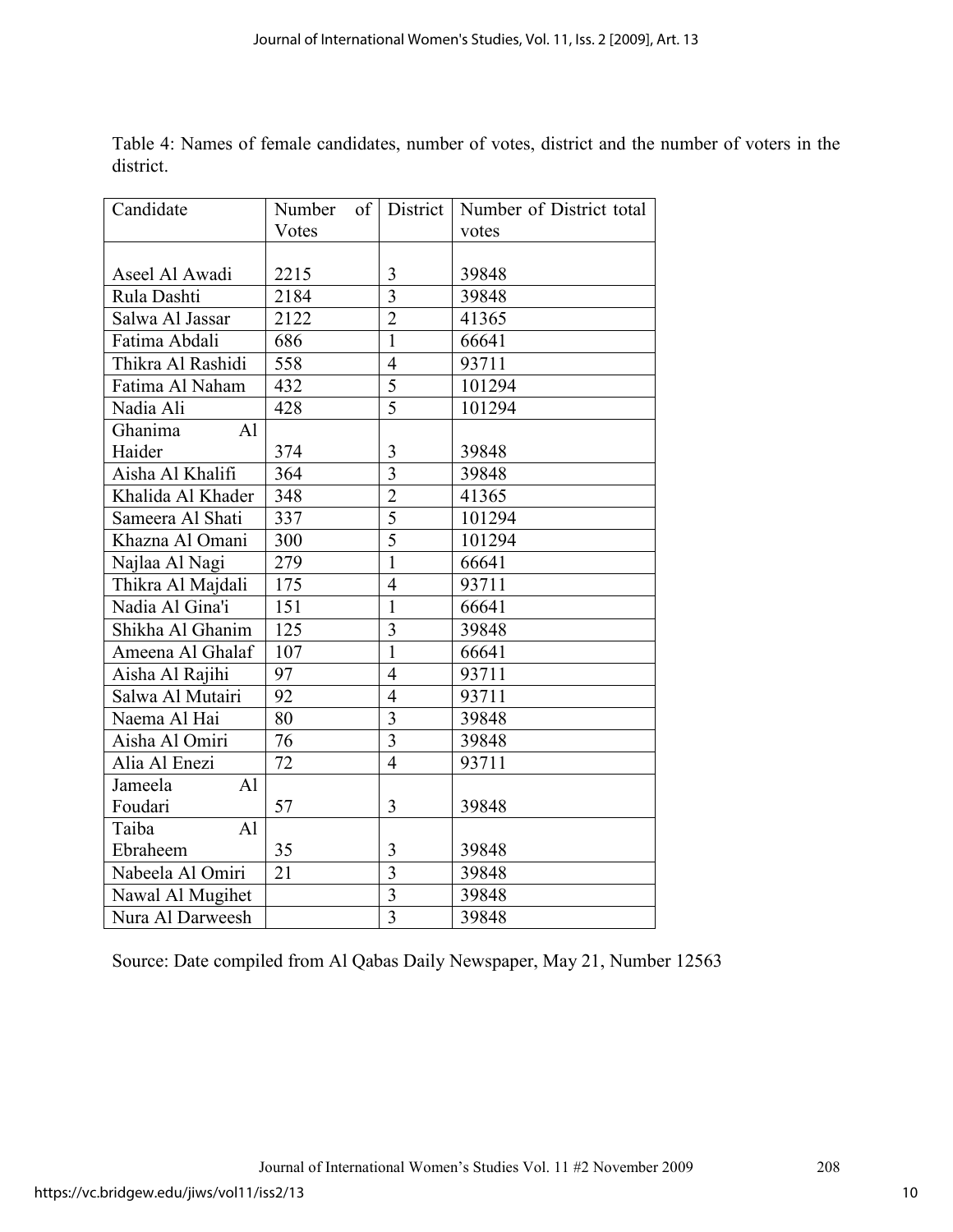#### **Political Culture in Kuwait**

Political culture in Kuwait is perceived as an obstacle to women's participation18. Though Kuwaitis are much more open on global cultural trends than any country in the Gulf region, if not the entire Arab world, tribal tradition coincided with women dismissing the possibility of working with tribal coalitions jeopardized their electoral potential. Kuwait, similar to other Arab and Islamic societies, is largely driven by tribal customs and tradition. Such traditions are mostly unsupportive of women's active involvement in politics. Their role is still viewed within the domain of the household rather than in public affairs. The Kuwaiti society remains also, a male-oriented and patriarchal in nature where power and authority resides in the hands of men, the few and the elite. Overall, behind the façade of modernity, tribal traditions remain the dominant cultural framework of Arab societies and politics. On the other hand, tribes in Kuwait have mastered electoral politics. They are accustomed to conducting primaries, and devoting substantial resources to guarantee their electoral dominance in the assembly. Tribes not only have managed to secure their presumed number of candidates (30%), but also added new seats on the expense of women, liberals and even Islamists. The 3ed and 4th districts this year attest to this trend. Had women attempted to work with each other, or coordinate with tribes, they would have won at least one seat in the 3ed district.

## **Women's Lack of Confidence in Female Candidates**

Kuwaiti women demonstrated clearly their lack of confidence in their gender when they voted overwhelmingly for male candidates. The Kuwaiti election law grants each voter, a number of four votes. I.e. one man/four votes, instead of one man/one vote. The objective was to ensure that no tribe or political coalition would be able to control more then 40% of the legislature. If each women voted, gave one of her four votes to a female candidate, women would have won a minimum of five seats, one seat in each district. It was also surprising that some male members who continued to oppose women's rights won overwhelmingly by women's vote. Probably, women's lack of support to their fellow women candidates stems also from cultural factors as Kuwaiti women, like other Arab women feel more secure in placing leadership roles in the hands of men, not women. It's true that women were overjoyed at their electoral participation; however, they continued to lack confidence in themselves and their candidate's ability to win seats in the parliament. Women seem to be satisfied with their "mere participation" in the election rather than being confident enough to secure at least one seat in the assembly.19 Women voted overwhelmingly for men instead of supporting their fellow female candidates leading to their utter loss.

#### **Coalition Building and Building Bridges with Existing Political Forces**

Failure to build coalition with existing political forces in Kuwait has been the most pervasive element in the inability of women to win any seat in the parliament. Women had no clear strategy in dealing with conservative and liberal Islamists, tribal coalitions, or even secularliberals who are traditional allies of the women movement. The only exception in this year's election was Assel Awadi, which explains her near success in the 3ed district. Had Dashti withdrew in her favor, Awadi would have ranked 6/10, instead of marginally loosing the election as she ranked the 11th. Women must learn how to network, and coordinate closely with political coalitions to succeed. Otherwise, in the next election, their prospects wouldn't be better than the 2006, or the 2008 election.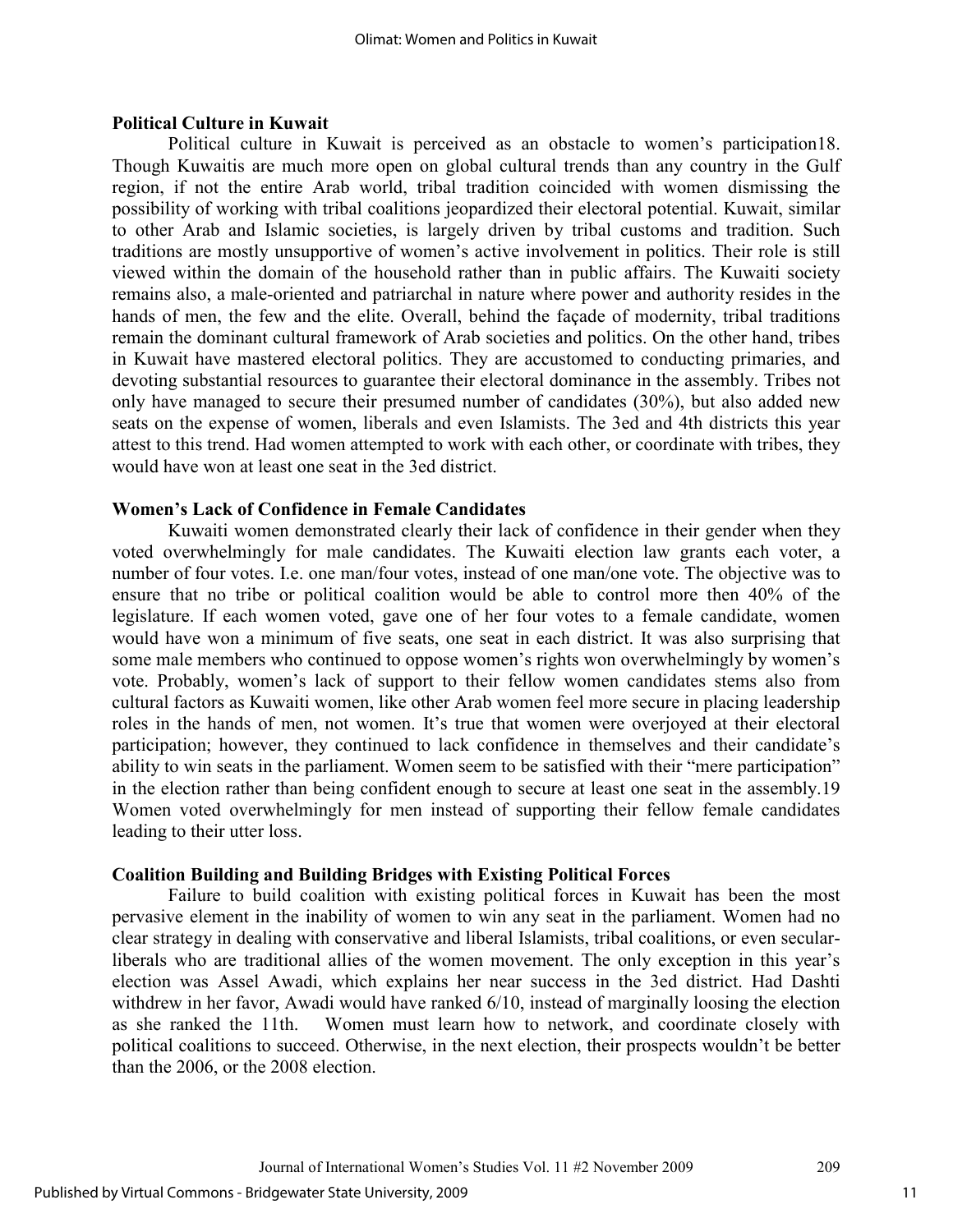## **The Maturity of the Women's Movement in Kuwait**

It is very surprising that, despite the fact that Kuwaiti women movement has been active in public life over fifty years, its maturity into an orderly, disciplined and specific-goal oriented movement has been deeply questioned. Women needed to "put their house in order" so that, they could be successful in participation in politics. An important aspect of the maturity of the women movement has also to deal with women's confidence in women candidates. It's obvious from the past two elections that women had little confidence in their gender. Had women have minimal level of confidence, women would have won at least five seats in this election. But women, not only overwhelmingly voted for male candidates, but supported traditional foes of the women movement in the country. Moreover, women seem to have rewarded male candidates who established a reputation of being "anti-women's" rights, and strongly opposed granting women political rights.

## **Tribal Primaries**

Another aspect cited as an obstacle to women's electoral success was tribal primaries. In 1998, the Kuwaiti law criminalized and condemned tribal primaries as unfair political practice, but tribes continued to organize them. Such practice assisted tribes in ruling out candidates with the least opportunity of winning, and therefore, concentrating on candidates with better prospects of success. In fact, tribal primaries should be viewed as an indication of political development in Kuwait, rather than being a regression to tribal backwardness and self-centeredness. Tribes are learning how to coexist with modern political forces and live in peace with the state, table 5. Instead of blaming the tribes for their electoral difficulties, women might think in another direction, which is to attempt to work with tribes and cultivate their strength in wining parliamentary seats. I.e., women need to work with the Kuwaiti tribes rather than declare animosity towards them. Women need to realize that the underpinning of Arab politics is "tribalism", and therefore, there are no signs in the horizon showing any decline of tribalism, rather the enhancement of its role in governance. Tribes have shown tremendous level of flexibility in adapting to modernity, and therefore, provided the safest political framework for their members to participate actively in modern politics. In similar regional cases, female tribal candidates received tremendous tribal support as in case of Jordan. Tribes in the region do show pride in their male and female candidates. Thus, it is wrong to assume that tribes are "inherently" anti-women. Tribal-women movement coordination is feasible.

## **Islamists and Women in Kuwait**

By far, Islamists are the biggest winners in Kuwaiti elections since the 1980s. The women movement and Islamists, therefore, needs to learn how to build bridges among themselves and develop a mutually beneficial working relationship. It is unfortunate to see a sort of collision occurring between women and Islamists in Kuwait. In addition to tribe, Islam remains the most powerful element in Arab-Islamic politics, and therefore, declaring animosity toward Islam is unproductive. Simultaneously, harboring ill-wishes toward women, would lead to the deterioration of support to Sunni-Islamists as we have seen in the latest elections. Both sides have comparable platforms especially in the areas of family, education, housing, pension, immigration reform, employment, national cohesion, etc. The apparent obstacle to such coordination seems to be ideological. Women's movement is viewed as "too" liberal, while Islamists are viewed as "too" conservatives and therefore, unable to work with each other. This is fundamentally wrong. Among the two movements, the commonalities outweigh differences.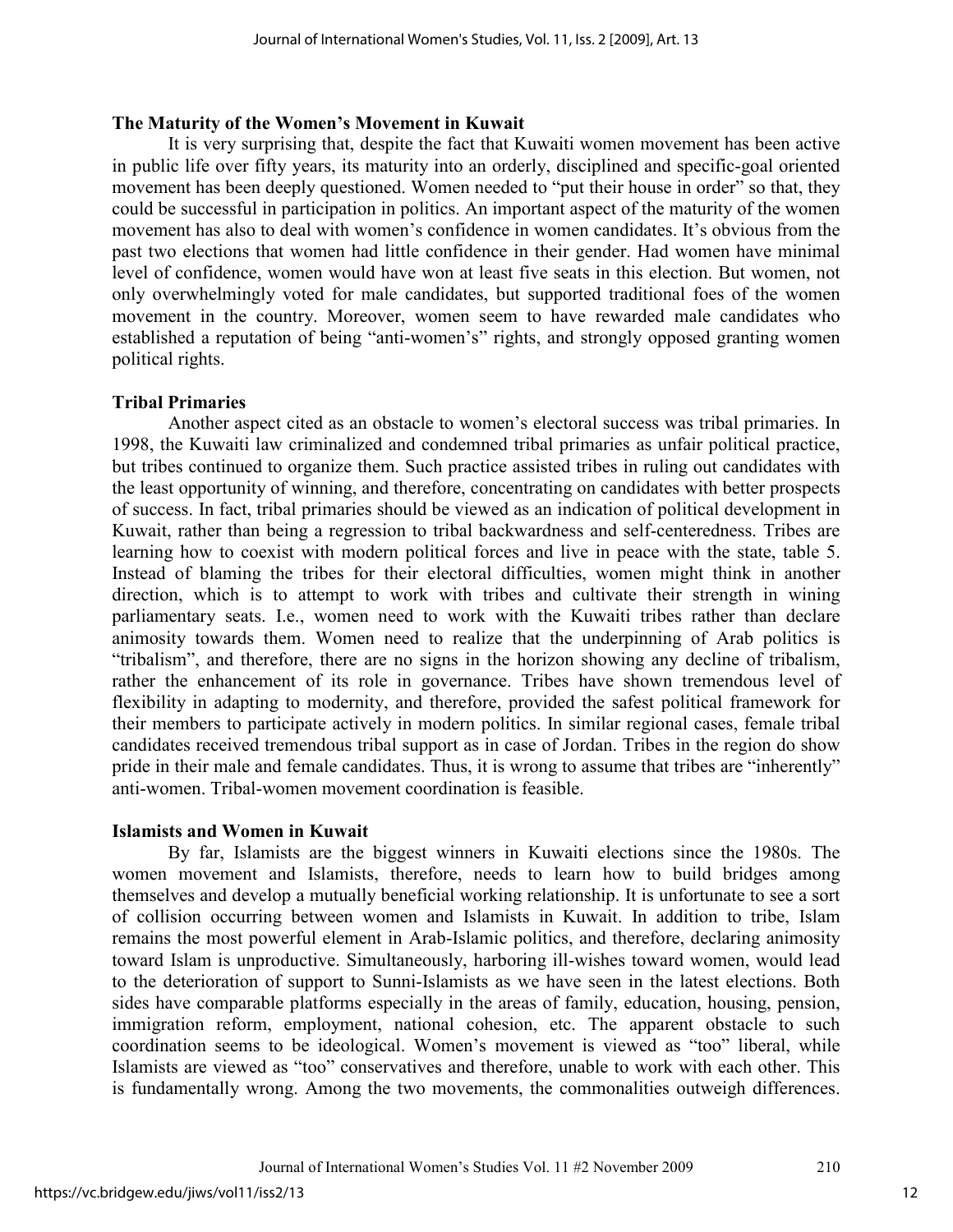Islamists must view the women movement as an ally and an asset rather than a foe, and visa versa. Islamists are not a monolithic movement in Kuwait. Shi'at Islamists are strongly supportive of women's political participation, while there is an apparent split among Sunni-Islamists. The Muslim Brotherhood is split on the issue, and predominantly supportive of women's right, while Salafi-Islamists oppose women's participation on doctrinal grounds.

## **Conclusion and Future Political Trends in Kuwait**

Kuwaiti women have been actively involved in the process of development in the country since its independence. While, women were very successful in the area of socio-economic development, they lagged far behind in the political sphere. Their long struggle for participation did materialize in franchising women in 2005; however, it did not materialize into any electoral successes in the past two parliamentary elections. Structural factors prevented women from wining any parliamentary seat such as rivalry, animosity among women, lack of confidence in female candidates, political culture and lack of coalition-building with existing political forces. If women seek active participation in the politics of Kuwait, these concerns must be addressed before the upcoming election scheduled in 2012. However, hardly ever, did parliaments in Kuwait finish their constitutional term without being suspended for one reason or another. Therefore, it's incumbent upon women in Kuwait to evaluate their last two experiences and deal with their shortcomings immediately, in order for the women movement to assume its natural role in the politics of Kuwait. Women needs to work with each other, learn political compromise, coalition-building with tribal and Islamists camps, and coordinate with other political forces and learn how to run political campaigns. They also need to understand well the challenges facing the Kuwaiti society in order to be able to design suitable responses to such problems. Women in Kuwait need also to understand the depth of tribalism and Islamism in the country, and therefore, coexistence with such forces, is more profitable for the future of the women's movement in the country than confrontation.